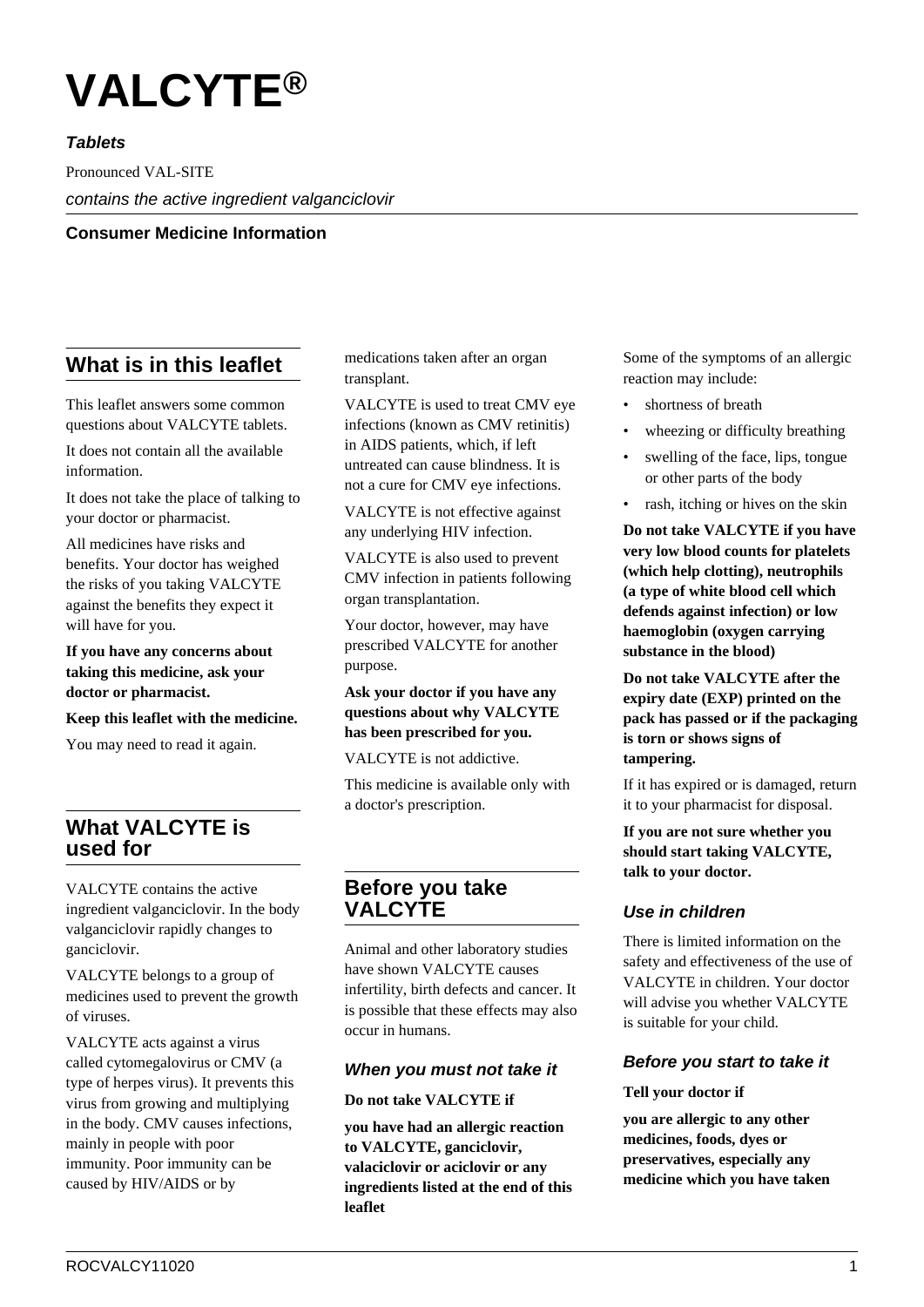## **previously to treat your current condition**

## **you have any other health problems, especially the following:**

- you have a history of low blood counts for platelets (thrombocytopenia), neutrophils (neutropenia) or anaemia
- you have, or previously have had, poor kidney function

## **you are pregnant or intend to become pregnant**

• VALCYTE is not recommended for use during pregnancy. VALCYTE may affect your developing baby if you take it during pregnancy. Your doctor will discuss the risks and benefits of using VALCYTE if you are pregnant.

## **you are breast-feeding or intend to breast-feed**

It is not known whether VALCYTE passes into breast milk. Breast-feeding is not recommended during therapy with VALCYTE

## **you are a woman who could become pregnant and you are not using contraception**

• you must use a reliable form of contraception during VALCYTE therapy, and for at least 30 days after stopping VALCYTE, unless you are not sexually active.

#### **you are a sexually active man**

• you should use condoms during and for at least 90 days following treatment with VALCYTE unless it is certain that your female partner is not at risk of pregnancy.

**If you have not told your doctor about any of the above, tell him/ her before you start taking VALCYTE.**

# **Taking other medicines**

**Tell your doctor or pharmacist if you are taking any other medicines, including any that you**

### **get without a prescription from a pharmacy, supermarket or health food shop.**

Some medicines and VALCYTE may interfere with each other.. These medicines include:

- imipenem/cilastatin (Primaxin®), a combination of medicines used to treat some infections
- probenecid (e.g. Benemid®), a medicine used to treat gout
- zidovudine (AZT, Retrovir®, Combivir®),didanosine (ddI or Videx®), stavudine, also known as D4T, other medicines used to treat HIV infection
- medicines for the treatment of cancer such as vincristine, adriamycin, hydroxyurea
- mycophenolate mofetil (CellCept®), and other medicines used to prevent organ rejection after a transplant e.g. ciclosporin, tacrolimus.
- anti-infective agents such as trimethroprim / sulphonamides, dapsone, pentamidine, flucytosine, pegylated interferons plus ribavirin and amphotericin B

These medicines may be affected by VALCYTE, or may affect how well it works. You may need to use different amounts of your medicine, or you may need to take different medicines. Your doctor or pharmacist have more information on medicines to be careful with or avoid while taking VALCYTE.

**Ask your doctor or pharmacist if you are not sure about this list of medicines.**

# **How to take VALCYTE**

# **Follow all directions given to you by your doctor or pharmacist carefully.**

They may differ from the information contained in this leaflet..

**If you do not understand the instructions on the box/bottle, ask** **your doctor or pharmacist for help.**

# **How much to take**

**Take VALCYTE exactly as your doctor has prescribed.**

Your doctor will tell you how many VALCYTE tablets to take each day.

## **Treatment of CMV Retinitis in AIDS for adults**

**• Induction Treatment for adults (for active CMV retinitis)**

The usual dose is 900 mg (two 450 mg tablets) twice daily with food for 21 days

**• Maintenance Treatment for adults (after induction treatment or for inactive CMV retinitis)**

The usual dose is 900 mg (two 450 mg tablets) once daily with food.

# **Prevention of CMV Disease in Transplantation for adults**

The usual dose is 900 mg (two 450 mg tablets) once daily with food, starting within 10 days post transplantation until 100 days post transplantation.

If you have received a kidney transplant, the same daily dose is required until 200 days post transplantation.

Your dose may have to be reduced or stopped if you have or develop low blood counts, have kidney disease, or if you are older than 65 years.

## **Prevention of CMV Disease in Transplantation for children**

Your doctor will let you know how many VALCYTE tablets you should give your child each day.

# **How to take it**

Swallow tablets whole with a glass of water. VALCYTE must be taken with food.

# **When to take it**

**Take VALCYTE during or immediately after a meal.**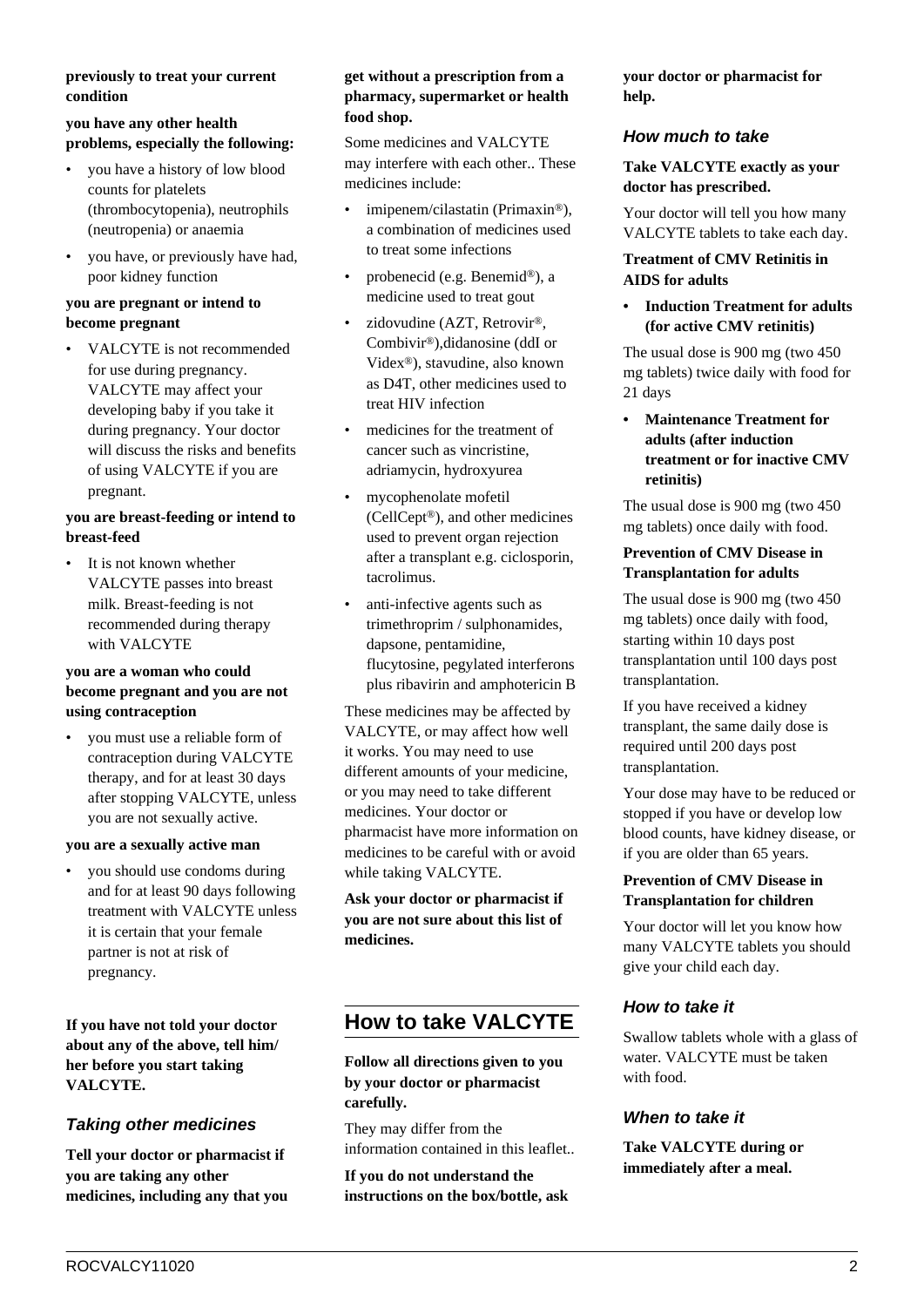If you take VALCYTE on an empty stomach, it may not work as well.

## **Take VALCYTE at about the same time each day.**

Taking your medicine at the same time each day will have the best effect. It will also help you remember when to take VALCYTE.

# **How long to take it**

**Continue taking VALCYTE until your doctor tells you to stop.**

# **If you forget to take it**

**If it is almost time for your next dose, skip the dose you missed and take your next dose when you are meant to.**

**Otherwise, take it as soon as you remember and then go back to taking it as you would normally.**

**Do not take a double dose to make up for the dose you missed.**

**If you are not sure what to do, ask your doctor or pharmacist.**

**If you have trouble remembering your dose, ask your pharmacist for some hints.**

# **If you take too much (overdose)**

**Immediately telephone your doctor, or the Poisons Information Centre (telephone 13 11 26), or go to Accident and Emergency at your nearest hospital, if you think you or anyone else may have taken too much VALCYTE. Do this even if there are no signs of discomfort or poisoning.**

You may need urgent medical attention.

**Keep telephone numbers for these places handy.**

**If you are not sure what to do, contact your doctor or pharmacist.**

# **While you are using VALCYTE**

# **Things you must do**

**Tell any other doctors, dentists and pharmacists who treat you that you are taking VALCYTE.**

**See your doctor regularly so that your CMV disease, blood cell counts and any other potential side effects may be monitored carefully.**

If blood cell counts are low then this may reduce your ability to fight infection, or for your blood to clot efficiently. If left undetected these effects on blood cells may contribute to death or serious illness.

**If you have a CMV eye infection, you must also see your doctor regularly to monitor the condition of your retina (part of the eye).**

**If you become pregnant while taking VALCYTE, tell your doctor immediately.**

**Condoms should be used by sexually active men while taking VALCYTE and for 90 days after stopping treatment.**

**Women who are of childbearing potential should use contraception during and for at least 30 days after stopping VALCYTE.**

**Tell your doctor if for any reason you have not taken your medicine exactly as prescribed. Otherwise, your doctor may think that it was not effective and change your treatment unnecessarily.**

**Keep all of your doctor's appointments so that your progress can be checked.**

# **Things you must not do**

**Do not take VALCYTE to treat any other complaints unless your doctor tells you to.**

**Do not give VALCYTE to anyone else even if they have the same condition as you.**

**Do not stop taking VALCYTE or change the dosage without first checking with your doctor.**

**Do not let yourself run out of medicine over the weekend or on holidays.**

**Do not take any other medicines whether they require a prescription or not without first telling your doctor or consulting a pharmacist.**

**Be careful when handling VALCYTE tablets. Do not break or crush them. If you accidentally touch broken or crushed tablets, wash your hands thoroughly with soap and water. If any powder from the tablet gets in your eyes, rinse your eyes thoroughly with water.**

# **Be careful driving or operating machinery until you know how VALCYTE affects you.**

VALCYTE may cause drowsiness, dizziness, confusion or seizures (fits) in some people and therefore may affect alertness. If you have any of these symptoms, do not drive, operate machinery or do anything else that could be dangerous.

# **Side effects**

**Tell your doctor or pharmacist as soon as possible if you do not feel well while you are taking VALCYTE.**

VALCYTE helps most people with CMV infections but it may have unwanted side effects in a few people.

All medicines can have side effects. Sometimes they are serious, most of the time they are not. Your doctor has weighed the risks of using this medicine against the benefits they expect it will have for you.

If you are over 65 years of age you may have an increased chance of getting side effects.

# **Do not be alarmed by this list of possible side effects.**

You may not experience any of them.